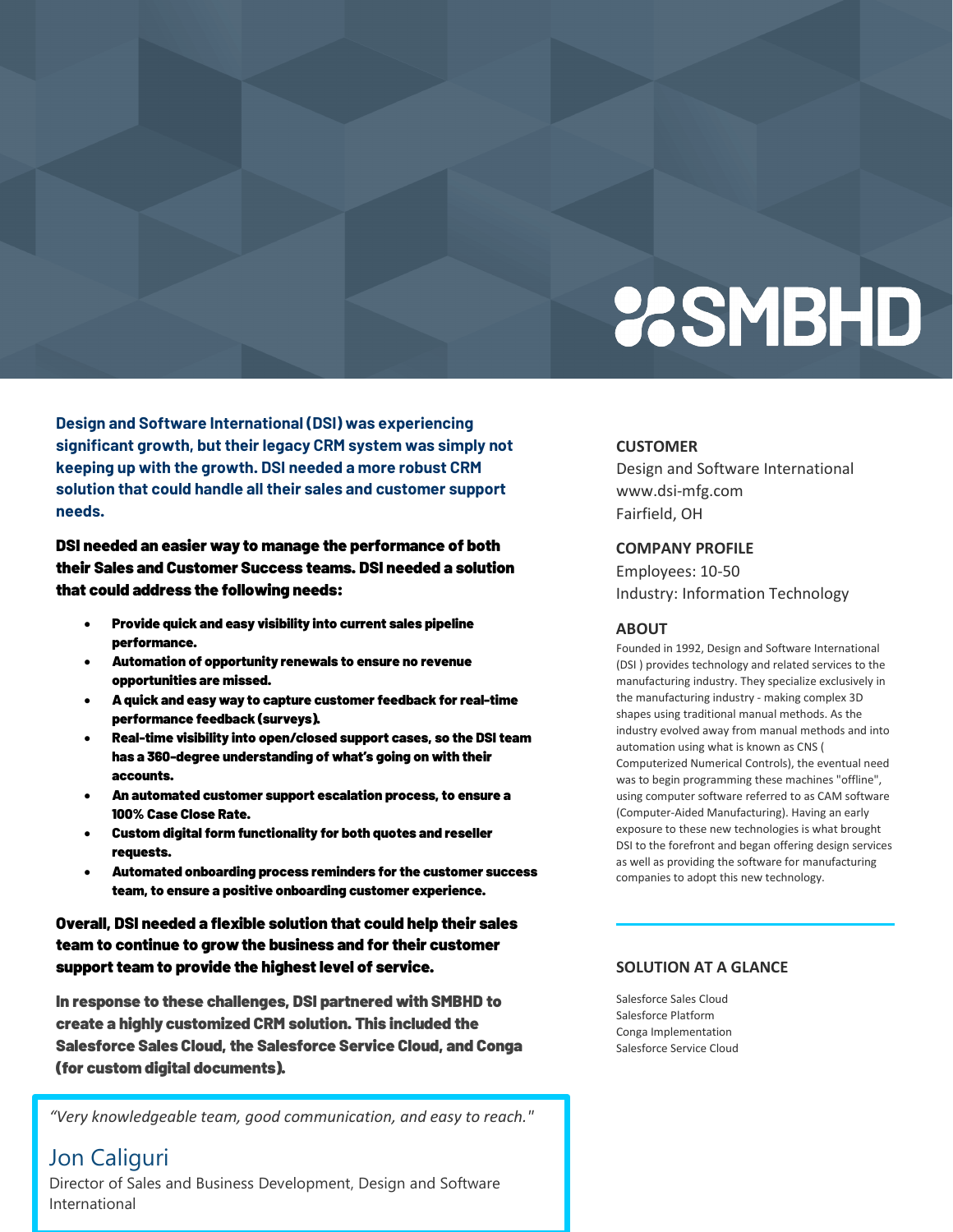**Implementing both the Salesforce Sales and Service Clouds has significantly impacted DSI's business performance. Sales Operations productivity has improved allowing DSI's sales team to spend more time selling and customer support team has improved Response Times and Close Rates by better allocating workloads.** 



For the sales team, SMBHD implemented a completely custom application to track all Account, Contact, Opportunity (active sales deals), and Contactinformation. This included the implementation of Conga, a digital document generator used by DSI for creating both quotes and customer Reseller Requests. For the Customer Success team, SMBHD implemented the Service Cloud with the best-in-class Salesforce Service Console that allows for an omni-channel view of all support cases in the system. This view allows customer support teams to quickly address all open cases in the system because all the information needed to resolve a cases is in this single view.

## **RESULTS**

The implementation of both the Salesforce Sales and Service Clouds, along with the implementation of Conga (used to generate custom digital documents like quotes). Now the executive team has real-time insight in the performance of every aspect of their business; this includes both team and individual performance. Also, DSI now has new sales process automations that ensure there are no missed revenue opportunities for renewing contracts. They also have new support escalation automation to ensure no cases go unresolved due to capacity issues or human error.